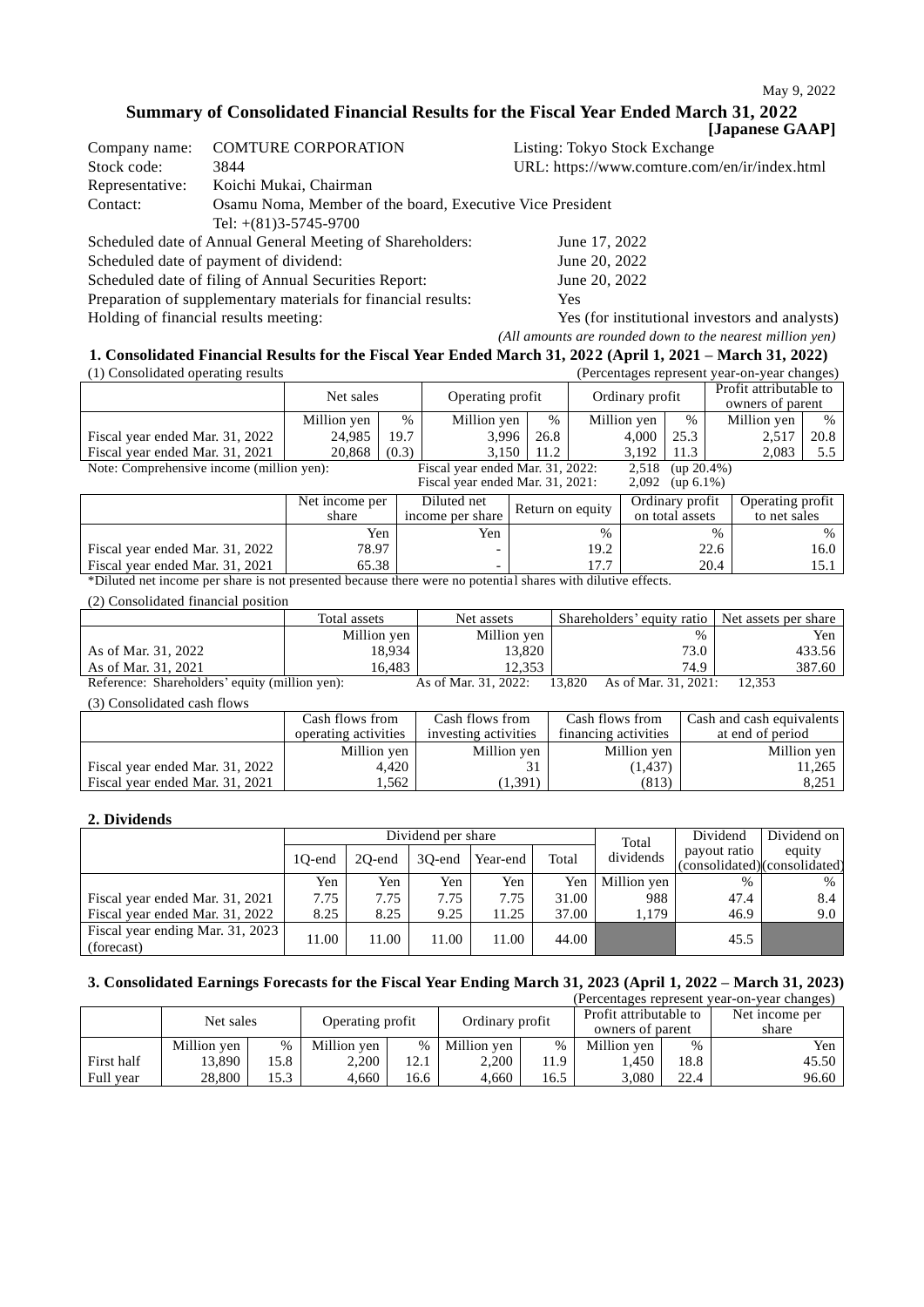### **\* Notes**

(1) Changes in significant subsidiaries during the period (changes in scope of consolidation): None

(2) Changes in accounting policies and accounting-based estimates, and restatements

| 1) Changes in accounting policies due to revisions in accounting standards, others: Yes |      |
|-----------------------------------------------------------------------------------------|------|
| 2) Changes in accounting policies other than 1) above:                                  | None |
| 3) Changes in accounting-based estimates:                                               | None |
| 4) Restatements:                                                                        | None |

(3) Number of outstanding shares (common stock)

| 1) Number of shares outstanding at the end of the period (including treasury shares) |                   |                                  |                   |  |  |  |  |  |
|--------------------------------------------------------------------------------------|-------------------|----------------------------------|-------------------|--|--|--|--|--|
| As of Mar. 31, 2022:                                                                 | 32,241,600 shares | As of Mar. 31, 2021:             | 32,241,600 shares |  |  |  |  |  |
| 2) Number of treasury shares at the end of the period                                |                   |                                  |                   |  |  |  |  |  |
| As of Mar. 31, 2022:                                                                 | 365,150 shares    | As of Mar. 31, 2021:             | 369,020 shares    |  |  |  |  |  |
| 3) Average number of shares outstanding during the period                            |                   |                                  |                   |  |  |  |  |  |
| Fiscal year ended Mar. 31, 2022:                                                     | 31,874,809 shares | Fiscal year ended Mar. 31, 2021: | 31,873,137 shares |  |  |  |  |  |

## **Reference: Summary of Non-consolidated Financial Results**

### **Non-consolidated Financial Results for the Fiscal Year Ended March 31, 2022 (April 1, 2021 – March 31, 2022)**

| (1) Non-consolidated results of operations |             |      |                  |      |                 |        | (Percentages represent year-on-year changes) |        |
|--------------------------------------------|-------------|------|------------------|------|-----------------|--------|----------------------------------------------|--------|
|                                            | Net sales   |      | Operating profit |      | Ordinary profit |        | Profit                                       |        |
|                                            | Million yen | $\%$ | Million yen      | $\%$ | Million yen     | $\%$   | Million yen                                  | $\%$   |
| Fiscal year ended Mar. 31, 2022            | 16.904      | 13.2 | 2,908            | 19.8 | 2.904           | (39.6) | 1.854                                        | (53.6) |
| Fiscal year ended Mar. 31, 2021            | 14.930      | 8.1  | 2.428            | 27.5 | 4.812           | 148.5  | 3.997                                        | 201.2  |

|                                 |        | Net income per share   Diluted net income per share |
|---------------------------------|--------|-----------------------------------------------------|
|                                 | Yen    | Yen                                                 |
| Fiscal year ended Mar. 31, 2022 | 58.18  |                                                     |
| Fiscal year ended Mar. 31, 2021 | 125.43 |                                                     |

\* Diluted net income per share is not presented because there were no potential shares with dilutive effects.

(2) Non-consolidated financial position

|                                                | Total assets | Net assets           | Equity ratio | Net assets per share           |
|------------------------------------------------|--------------|----------------------|--------------|--------------------------------|
|                                                | Million yen  | Million yen          | %            | Yen                            |
| As of Mar. 31, 2022                            | 16.269       | 12,443               | 76.5         | 390.35                         |
| As of Mar. 31, 2021                            | 14.873       | 11.639               | 78.3         | 365.18                         |
| Reference: Shareholders' equity (million yen): |              | As of Mar. 31, 2022: | 12.443       | As of Mar. 31, 2021:<br>11.639 |

\* This financial report is not subject to audit by certified public accountants or auditing firms.

\* Forecasts of future performance in this report are based on assumptions judged to be valid and information available to the Company's management at the time the materials were prepared. Actual results may differ significantly from these forecasts for a number of reasons. Please refer to"1. Overview of Results of Operations, (4) Outlook" on page 5 for forecast assumptions and notes of caution for usage.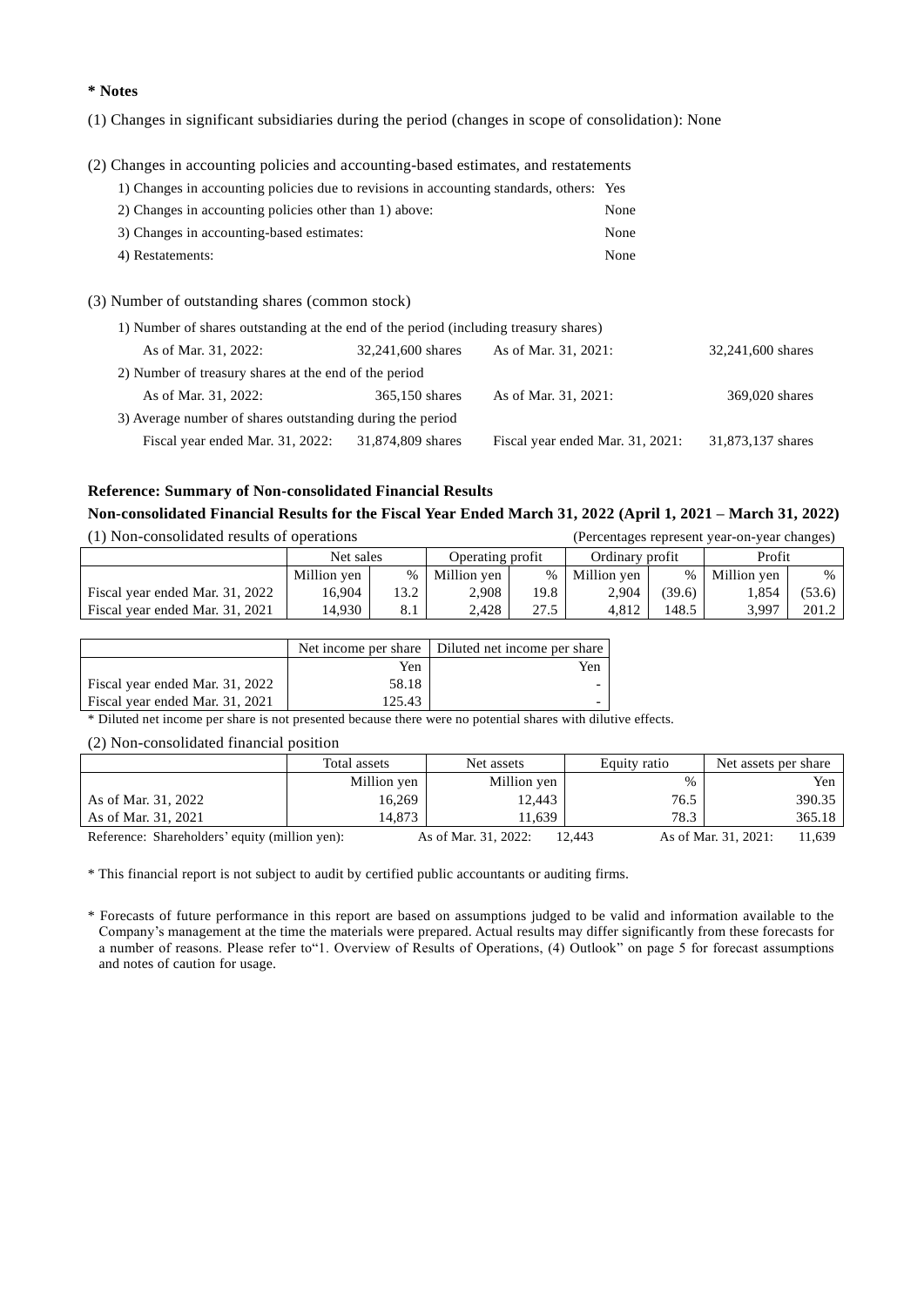## Contents of Attachments

| 1. Overview of Results of Operations                           | $\overline{2}$ |
|----------------------------------------------------------------|----------------|
| (1) Results of Operations                                      | $\overline{2}$ |
| (2) Financial Position                                         | 5              |
| (3) Cash Flows                                                 | 5              |
| (4) Outlook                                                    | 5              |
| 2. Basic Approach to the Selection of Accounting Standards     | 6              |
| 3. Consolidated Financial Statements and Notes                 | 7              |
| (1) Consolidated Balance Sheet                                 | 7              |
| (2) Consolidated Statements of Income and Comprehensive Income | 9              |
| (3) Consolidated Statement of Changes in Equity                | 11             |
| (4) Consolidated Statement of Cash Flows                       | 13             |
| (5) Notes to Consolidated Financial Statements                 | 15             |
| Going Concern Assumption                                       | 15             |
| Changes in Accounting Policies                                 | 15             |
| <b>Additional Information</b>                                  | 15             |
| Segment and Other Information                                  | 15             |
| <b>Subsequent Events</b>                                       | 15             |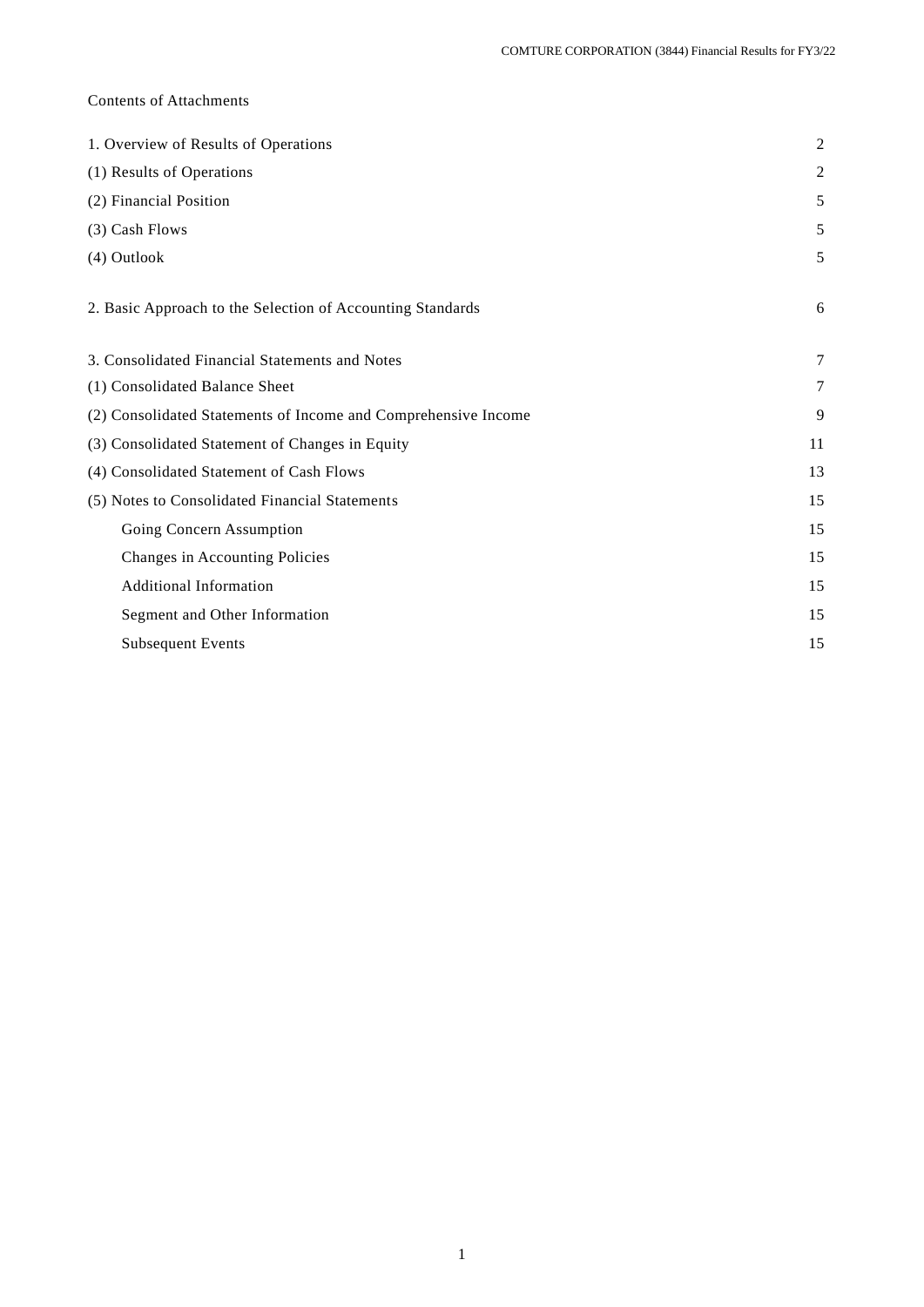### **1. Overview of Results of Operations**

### **(1) Results of Operations**

Companies and governments need to implement strategic innovations that utilize digital technologies, such as by creating new businesses and services and new ways for people to do their jobs. The growth of IT investments is expected to gain momentum in the digital transformation (DX) sector.

The COMTURE Group regards these trends as an opportunity for long-term growth. We are dedicated to giving customers support for their DX activities as well as altering COMTURE itself, a process we call the COMTURE Transformation (CX). Our strategy for the next 10 years is to play a key role in the business model reforms of our customers. This includes DX assistance that incorporates our own templates and solutions for the provision of added value, an activity centered on building stronger ties with global vendors.

COMTURE was one of the first companies to build value-added systems based on Lotus Notes, SAP and other platforms. We increased the number of platforms we handle to match changes in the business climate. Today, we build systems based on AWS, Microsoft, Salesforce, ServiceNow, Pega and other cloud platforms. Services also encompass data analytics using SAS and other tools, the use of robotic process automation (RPA) tools for the efficiency and automation of business processes, and more DX-related solutions. Demand is increasing for the construction of systems based on these DX platforms and COMTURE has the expertise to create profitable proposals with significant added value for customers. Furthermore, by adding to conventional stand-alone platforms the ability to supply multi-faceted platforms, we can meet the increasingly complex needs of our customers by assembling the best possible solutions. To provide these solutions, we are encouraging our people to acquire even more advanced vendor certifications and improve skills at creating proposals for customers. Another priority is providing services with even more added value involving consulting and other fields.

We are using formats that combine online and face-to-face interaction for efficient sales activities and the presentation of proposals to prospective customers. Daily business reports utilize a sales force automation (SFA) system to facilitate the timely sharing of information with many people, including management. The goal is to utilize the collective knowledge of our team even more in order to raise our proposals to a higher level and strengthen sales activities. Launching new businesses faster in growing market sectors is another priority. We have started a project that covers all COMTURE businesses for the purpose of creating templates based on customers' needs and then using these ideas for new businesses that can contribute to our next stage of growth.

Market conditions are favorable for receiving new orders and our highest priority is recruiting and retaining the engineers we require to handle these orders and maintain strong performance. Improving salaries and other benefits for employees is the most important point for recruiting and retaining engineers. One step was an average salary increase of 10% in the current fiscal year. We have also been increasing engagement with our workforce, such as by allowing individuals to use a working style combining telework and work at a COMTURE office, utilizing small groups and other forms of unrestricted R&D activities and by establishing more ties between management and employees.

We are using numerous measures to strengthen recruiting activities. For example, in addition to hiring talented new college graduates, we are using collaborations with recruiting agents in order to improve our recruitment of people who have experience at other companies.

In addition, to cover areas where there are shortages in our own workforce, we are using strategic forms of collaboration with partner companies, including the creation of core partners. These relationships allow us to be the first to receive information about engineers we can hire who will become productive immediately. Activities involving engineers also include support for training programs in growing market sectors. Overall, numerous activities are under way to recruit and retain engineers.

On April 4, 2022, the stock listing of COMTURE moved to the Prime Market of the Tokyo Stock Exchange. We remain committed to the proper and transparent disclosure of information, listening carefully to the opinions and other input of shareholders and other stakeholders, strengthening corporate governance, and achieving long -term growth of corporate value.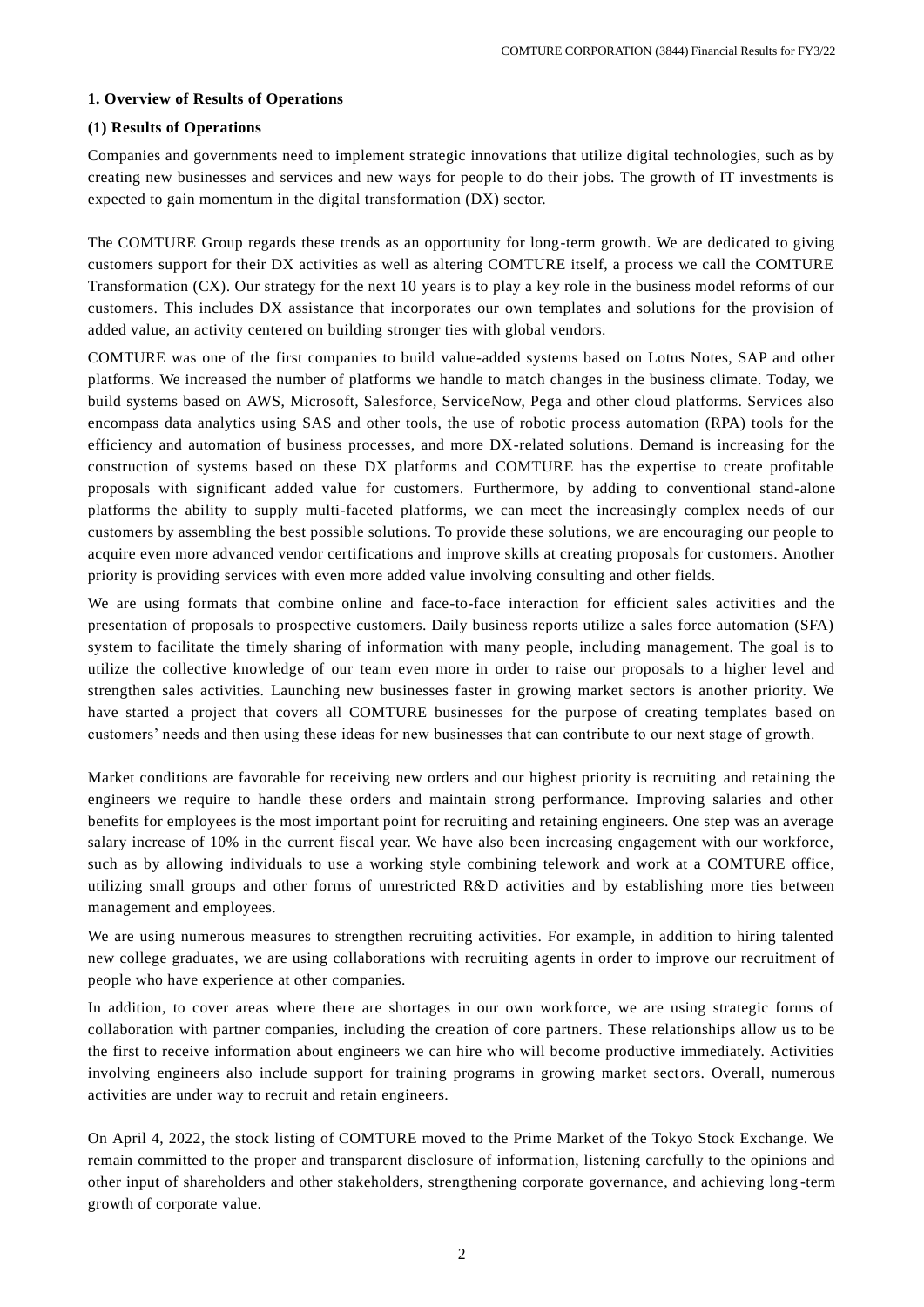Due to numerous measures that reflect changes in the business climate, along with initiatives for the growth of the DX business, we achieved the twelfth consecutive year of sales growth in the current fiscal year on an effective sales basis. In addition, gross profit rose to a new record high for the eleventh consecutive year.

Note: COMTURE started applying Accounting Standard for Revenue Recognition (Accounting Standards Board of Japan (ASBJ) Statement No. 29, March 31, 2020) in the fiscal year ended March 31, 2021, which is earlier than required. Sales comparisons use the assumption that this standard had been used in prior fiscal years too.

In the Cloud Solutions Business, sales and the gross profit increased because of higher demand for several services. Sources of growth include the use of collaborations with Microsoft and Salesforce.com to build customer information systems, the shift of internal data systems to the cloud, primarily at large companies in the manufacturing and other sectors, and consulting and other services involving the digitalization of business processes.

In the Digital Solutions Business, sales and the gross profit increased. One reason is growth of the data analysis business, which includes anti-money laundering for financial institutions, and other activities. Growth of the data management business, such as building and maintaining infrastructures for collecting and storing large amount of data on the Google Cloud Platform, was another reason for the increases in sales and earnings.

In the Business Solutions Business, sales and the gross profit increased along with the growth in demand for many services. There was growth of the SAP business, including the use of SAP's S/4HANA ERP system, increasing demand for the development of IT systems for human resources, increasing demand for the use of COMTURE products for connections to the Japanese Banks' Payment Clearing Network, and other areas of growth.

In the Platform, Operation Services Business, sales and the gross profit increased. Demand is increasing for the construction of Amazon Web Services (AWS) and other cloud environments and services for the shift of operations to the cloud. There is also growth of the business for operating cloud environments and increasing demand for the outsourcing and security support of IT system operations.

In the Digital Learning Business, sales and gross profit increased because of growth of the DX education business for cloud service certifications of Microsoft, Salesforce, ServiceNow and other companies as well as the growth of sales at a subsidiary newly consolidated in this fiscal year.

(Millions of yen) FY3/21 FY3/22 Change Change (%) Cloud Solutions Business Net sales 17.6% 1,423 17.6% Gross profit  $\begin{array}{|c|c|c|c|c|c|c|c|c|} \hline 1,863 & 2,436 & 573 & 30.7\% \hline \end{array}$ Digital Solutions Business Net sales 17.5% 2,424 2,848 424 17.5% Gross profit 660 755 96 14.5% Business Solutions Business Net sales 1 5,661 6,060 399 7.0% Gross profit  $\begin{vmatrix} 1,272 & 1,344 & 72 \end{vmatrix}$  5.7% Platform, Operation Services Business Net sales  $\begin{array}{|c|c|c|c|c|c|c|c|c|} \hline 4,486 & 5,104 & 618 & 13.8\% \hline \end{array}$ Gross profit  $\begin{array}{|c|c|c|c|c|c|c|c|c|} \hline 1,1085 & 1,183 & 97 & 9.0\% \hline \end{array}$ Digital Learning Business Net sales  $\begin{array}{|c|c|c|c|c|c|c|c|} \hline \end{array}$  233 1,486 1,253 537.4% Gross profit  $\begin{array}{|c|c|c|c|c|c|c|c|c|} \hline 9 & 371 & 362 & 3,983.6\% \hline \end{array}$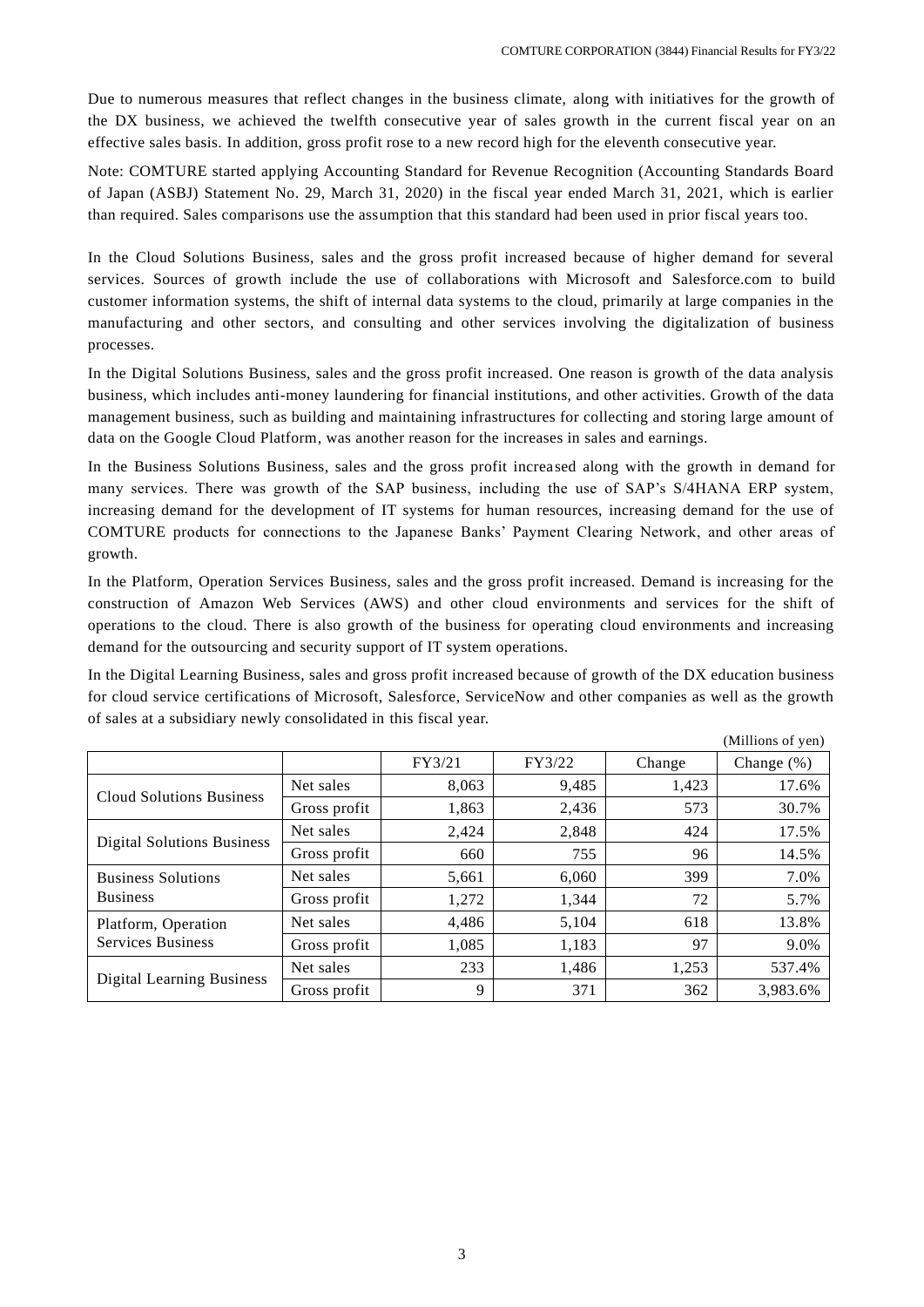$(M<sub>i</sub>)$ lions of you)

| <b>Business Category</b>                     | Activities                                                                                                                                                                                                                                                                                                                                           |
|----------------------------------------------|------------------------------------------------------------------------------------------------------------------------------------------------------------------------------------------------------------------------------------------------------------------------------------------------------------------------------------------------------|
| <b>Cloud Solutions Business</b>              | Providing system solutions and other activities using<br>collaborations with Microsoft, Salesforce.com, ServiceNow, Pega<br>and other global platformers.                                                                                                                                                                                            |
| <b>Digital Solutions Business</b>            | Providing data analysis solutions using SAS, Informatica and<br>other big data/AI tools, support for the automation of business<br>processes using UiPath, Automation Anywhere and other robotic<br>process automation tools.                                                                                                                        |
| <b>Business Solutions Business</b>           | Construction, operation, modernization and consulting concerning<br>accounting, personnel, fintech and other core IT systems using<br>collaborations with SAP and other ERP package vendors                                                                                                                                                          |
| <b>Platform, Operation Services Business</b> | System and network environment designs, construction and<br>operation using collaborations with cloud platformers (Amazon<br>Web Service, Google Cloud Platform, etc.) and hardware vendors<br>(Hewlett Packard Enterprise, Dell, Cisco, etc.); remote surveillance<br>of IT systems at the COMTURE Group's service center; help desk<br>operations. |
| <b>Digital Learning Business</b>             | Education services using e-learning and other platforms to<br>upgrade the IT skills of a company's employees and enable<br>employees to acquire platform vendor certifications.                                                                                                                                                                      |

Activities of the business categories are as follows.

Financial highlights of the fiscal year are as follows.

|                                            | FY3/21 | FY3/22 | Change | (IVIIIIIUIII) UI YUII <i>I</i><br>Change $(\%)$ |
|--------------------------------------------|--------|--------|--------|-------------------------------------------------|
| Net sales                                  | 20,868 | 24,985 | 4,117  | 19.7%                                           |
| Gross profit                               | 4,891  | 6,091  | 1,200  | 24.5%                                           |
| Operating profit                           | 3,150  | 3.996  | 845    | 26.8%                                           |
| Ordinary profit                            | 3,192  | 4,000  | 807    | 25.3%                                           |
| Profit attributable to<br>owners of parent | 2,083  | 2,517  | 433    | 20.8%                                           |

Sales increased as more resources were shifted to DX-related businesses and sales activities backed by stronger relationships with platformers and tool vendors and for other reasons. The Digital Learning Business subsidiary also contributed to sales growth. As a result, sales increased 19.7% from one year earlier as COMTURE posted the twelfth consecutive year of sales growth in the current fiscal year.

Gross profit increased 24.5%. One reason was a 5.2% increase in sales per employee. This was attributable to upgrading proposal skills, improvements in productivity and the quality of services, the expansion of consulting activities, the shift of resources to growing market sectors, and other reasons. Gross profit increased significantly even though there was a big increase in labor cost to improve employees' job satisfaction and an increase in outsourcing expenses due to the growth of business operations.

Operating profit increased 26.8% despite an increase in up-front investments for growth, such as for recruiting and training employees to earn certifications, and an increase in goodwill amortization. Earnings were higher mainly because of a decline in commuting, meeting and other expenses because of working style reforms, including the use of teleworking and internet conferences.

Profit attributable to owners of parent increased 20.8% to an all-time high and achieved the eleventh consecutive year of earnings growth, despite the booking of loss on valuation of investment securities.

The shareholders' equity ratio, which is an indicator of financial soundness, was 73.0% at the end of the fiscal year and the return on equity, an indicator of the ability to create added value, was 19.2%. These figures demonstrate our ability to maintain high levels of both financial soundness and profitability.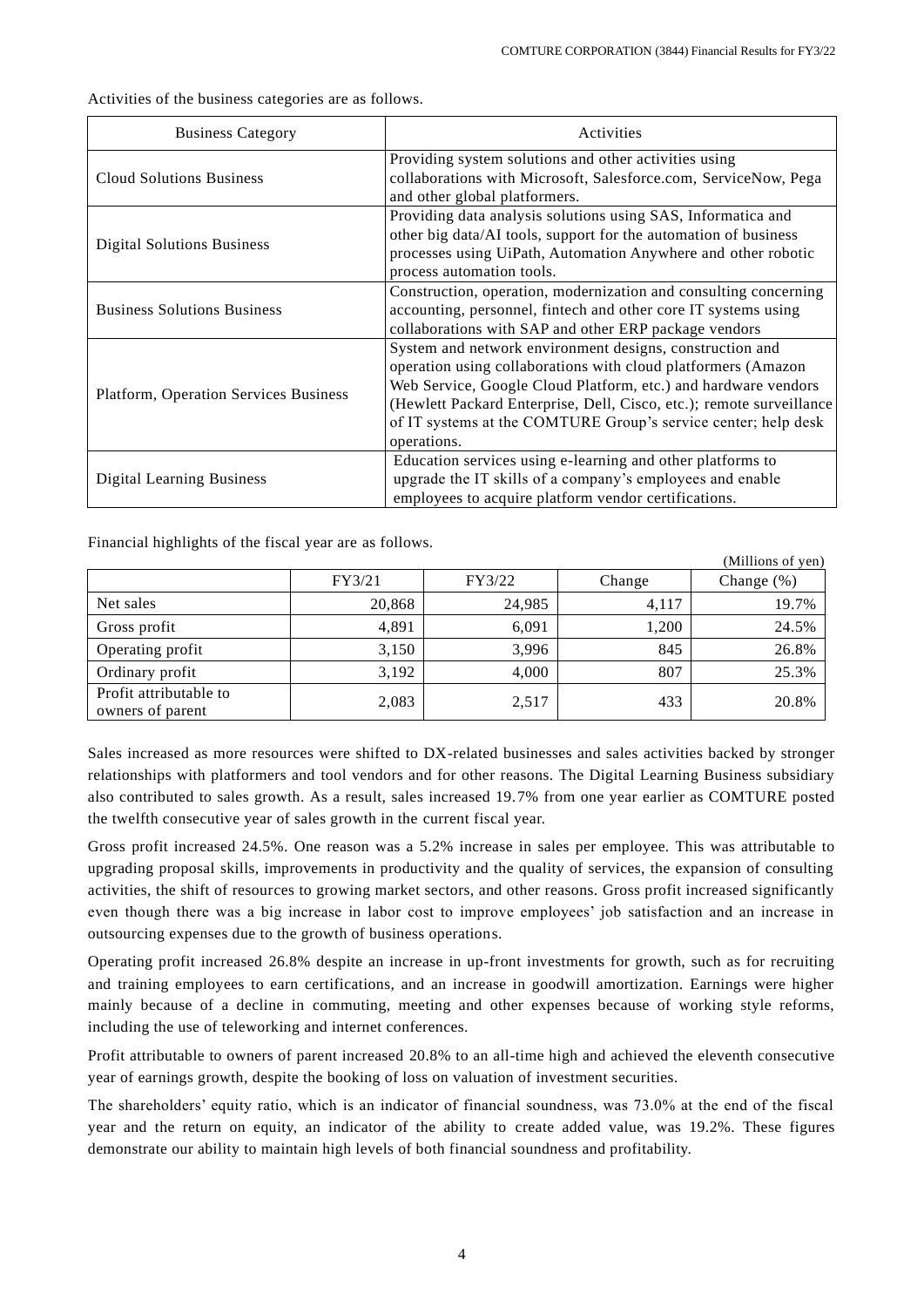### **(2) Financial Position**

Total assets were 18,934 million yen at the end of the current fiscal year, 2,450 million yen more than the end of the previous fiscal year. Cash and deposits increased 3,014 million yen mainly due to an increase in profit. Investment securities decreased 241 million yen mainly due to impairment, notes and accounts receivable-trade decreased 198 million yen as payments for these receivables were collected for a large project, and goodwill decreased 154 million yen because of amortization.

Liabilities increased 983 million yen to 5,113 million yen. Income taxes payable increased 892 million yen because of the increase in taxable income, provision for bonuses increased 253 million yen to give employees remuneration based on their accomplishments, and accounts payable-trade increased 191 million yen due to the larger volume of orders. There was a net decrease in short-term and long-term borrowings of 370 million yen because of repayments.

Net assets increased 1,466 million yen to 13,820 million yen mainly because profit attributable to owners of parent of 2,517 million yen was more than dividend payments of 1,067 million yen.

#### **(3) Cash Flows**

There was a net increase of 3,014 million yen in cash and cash equivalents from the end of the previous fiscal year to 11,265 million yen at the end of the current fiscal year. Major components of cash flows were as follows.

Net cash provided by operating activities increased 183.0% to 4,420 million yen. Major sources of cash were profit before income taxes of 3,786 million yen, an increase of 253 million yen in provision for bonuses, loss on valuation of investment securities of 242 million yen, a decrease of 198 million yen in trade receivables, and an increase of 191 million yen in trade payables. A Major use of cash was income taxes paid of 667 million yen.

Net cash provided by investing activities was 31 million yen, compared with 1,391 million yen used a year earlier. The major source of cash was proceeds from refund of guarantee deposits of 53 million yen. The major use of cash was purchase of property, plant and equipment of 24 million yen.

Net cash used in financing activities increased 76.7% to 1,437 million yen. There were payments of 1,066 million yen for dividends and a net decrease in short-term and long-term borrowings of 370 million yen.

#### **(4) Outlook**

The DX sector, which is the primary market for the COMTURE Group, is growing rapidly because of the increasing interest at companies in the benefits of the DX and this growth trend is expected to continue.

Due to the outlook for social and economic activity to start recovering, companies are likely to begin using a broad range of working styles and create new business models. Cloud platforms and other digital technologies will be essential for accomplishing both goals. More growth is expected for measures to eliminate the use of paper documents, move internal IT systems to the cloud, and use data and data analysis to become more competitive. At the same time, methods used for developing IT systems are changing. There is an increasing need for low-code development, which reduces the need to write code, and agile development, which greatly shortens the software development lifecycle. As a result, we anticipate more growth in the demand for system development for the platforms and tools required by these new software development methods.

To achieve more growth, we started a new medium-term business plan that covers the three-year period ending in March 2025. The plan has targets with the overall objective of achieving sustained growth along with business operations capable of providing substantial added value. The sales target of this plan is average annual growth of at least 15% and our target for profitability is an operating margin of at least 16%. These targets demonstrate our determination to grow rapidly while maintaining a high level of profitability.

To accomplish these goals, we have a strong commitment to assisting our customers with their DX activities as well as using the COMTURE Transformation (CX) to significantly alter COMTURE itself. We plan on taking many actions, centered on collaborations with platform and tool vendors worldwide, in order to advance to the next stage of our growth.

Continuing to hire talented engineers will be vital to our ability to accomplish the goals of the medium-term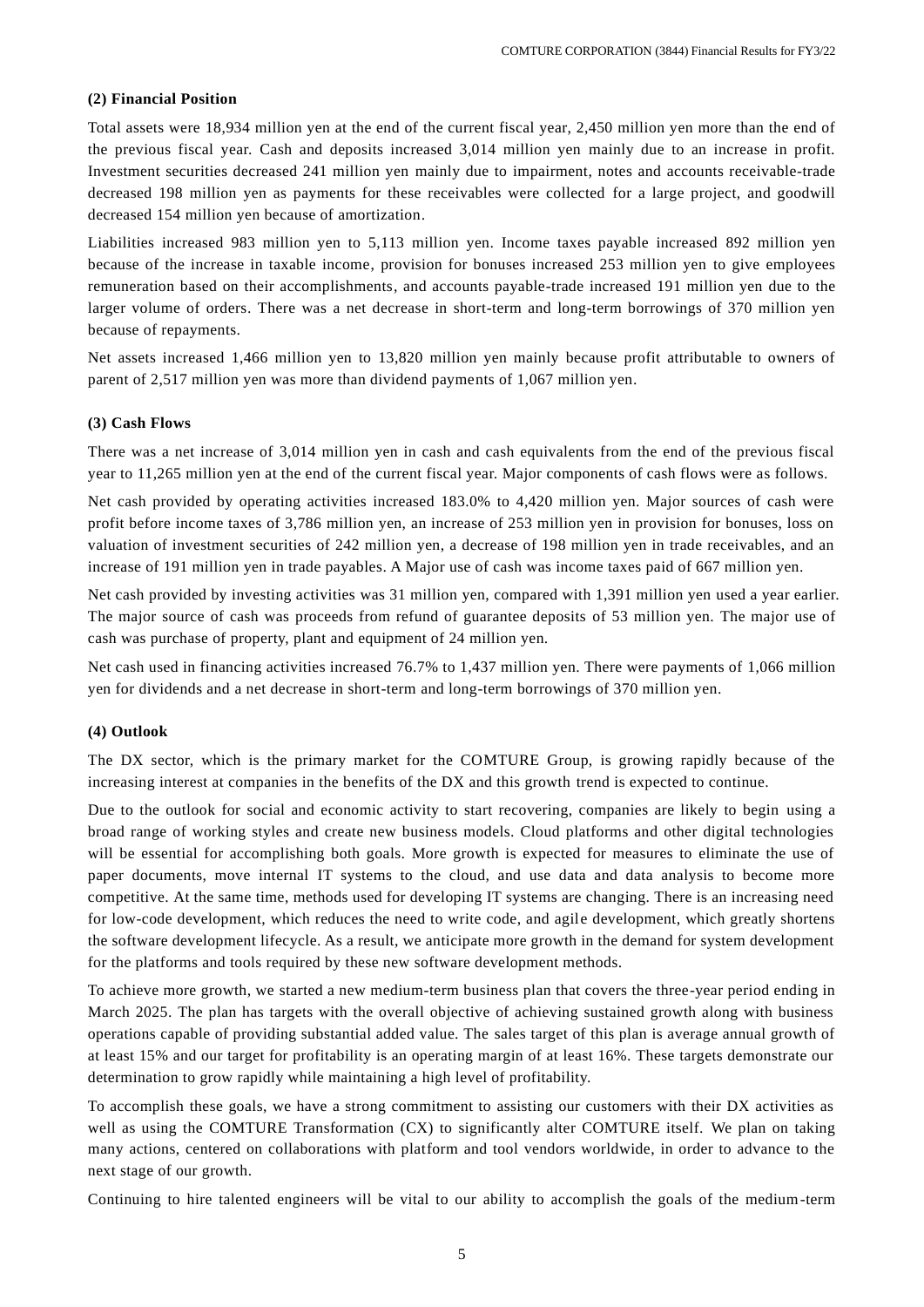business plan. We plan to assemble a highly skilled team for the next phase of our growth by providing training for project manager, vendor and other qualifications and other forms of support. In addition, we will continue recruiting many new graduates and people with work experience in order to build a core team of people with the right skills and other characteristics for the activities of the COMTURE Group.

We are also focusing on sales processes that can increase the volume of business with current customers and use joint activities with vendors to add new customers for the growth of orders and sales. Based on the outlook, we forecast a 15.3% increase in sales to 28,800 million yen for the fiscal year ending in March 2023.

For earnings growth, we plan to increase added value by strengthening consulting and other upstream processes, improving productivity, making quality management more rigorous to reduce unprofitable projects, and taking other actions. We also plan on expenditures for significantly improving remuneration and employee benefits, recruiting and training activities, R&D to create new businesses, and other initiatives. As a result, we expect earnings to increase to all-time highs for the twelfth consecutive year. We forecast operating profit of 4,660 million yen, ordinary profit of 4,660 million yen and profit attributable to owners of parent of 3,080 million yen. This forecast incorporates the effects of changes in the business climate due to the pandemic. We will closely monitor the constantly changing situation such as the level infections, to determine the effects on our performance and will make an announcement promptly if any revisions to the forecast are needed.

### **2. Basic Approach to the Selection of Accounting Standards**

As the COMTURE Group's operations are limited to Japan and we have no overseas activity, we expect to employ Japanese accounting standards for the foreseeable future. However, we intend to consider the future adoption of International Financial Reporting Standards (IFRS), depending on our percentage of foreign shareholders and adoption trends among other companies in Japan.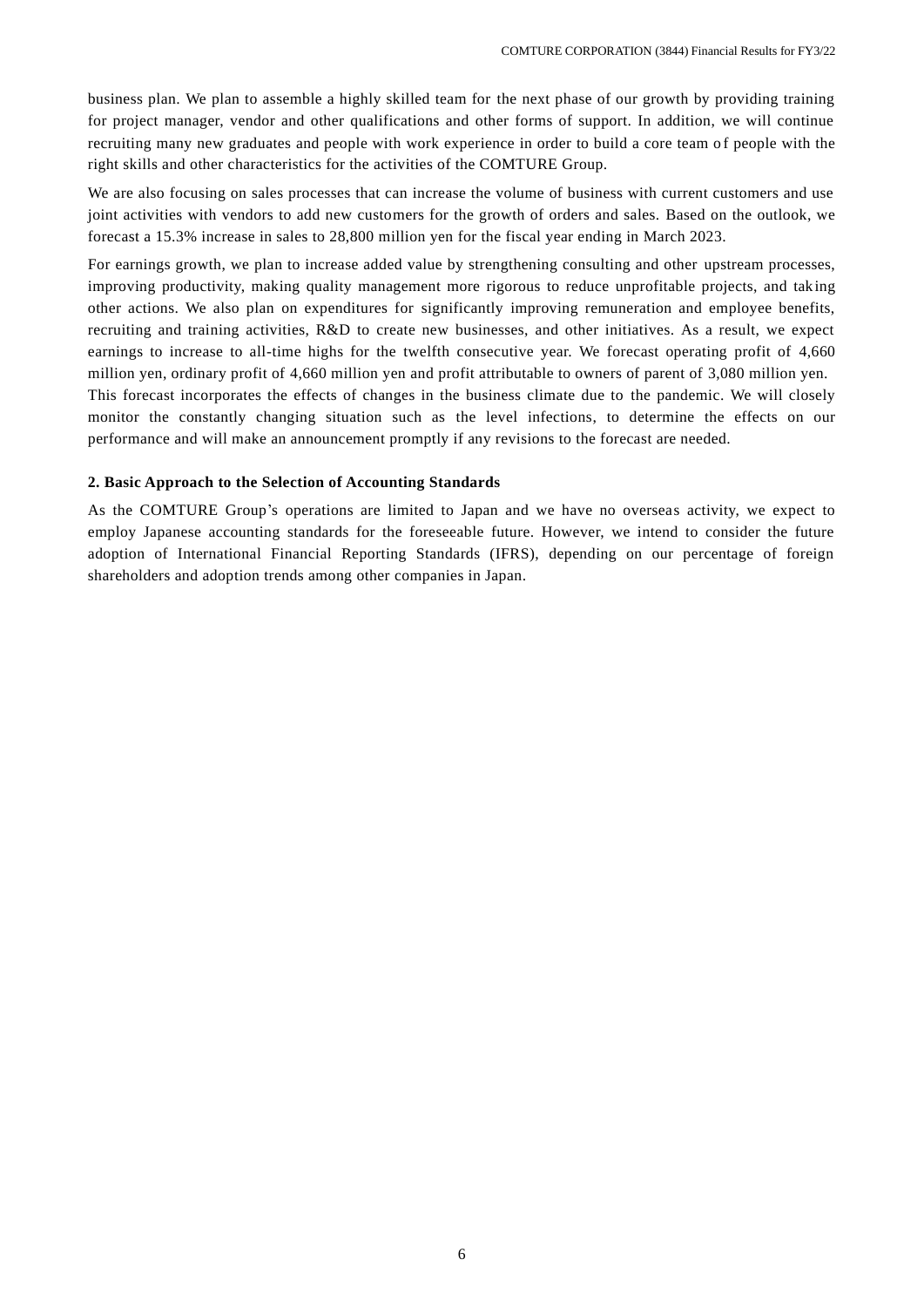# **3. Consolidated Financial Statements and Notes**

## **(1) Consolidated Balance Sheet**

| FY3/21<br>(As of Mar. 31, 2021)<br>Assets<br>Current assets<br>8,251<br>Cash and deposits<br>Notes and accounts receivable-trade<br>4,186<br>Work in process<br>88<br>Other<br>262<br>12,788<br>Total current assets<br>Non-current assets<br>Property, plant and equipment<br>Buildings, net<br>483<br>Vehicles, net<br>7<br>Tools, furniture and fixtures, net<br>263 | (Millions of yen)<br>FY3/22<br>(As of Mar. 31, 2022) |
|-------------------------------------------------------------------------------------------------------------------------------------------------------------------------------------------------------------------------------------------------------------------------------------------------------------------------------------------------------------------------|------------------------------------------------------|
|                                                                                                                                                                                                                                                                                                                                                                         |                                                      |
|                                                                                                                                                                                                                                                                                                                                                                         |                                                      |
|                                                                                                                                                                                                                                                                                                                                                                         |                                                      |
|                                                                                                                                                                                                                                                                                                                                                                         |                                                      |
|                                                                                                                                                                                                                                                                                                                                                                         | 11,265                                               |
|                                                                                                                                                                                                                                                                                                                                                                         | 3,988                                                |
|                                                                                                                                                                                                                                                                                                                                                                         | 107                                                  |
|                                                                                                                                                                                                                                                                                                                                                                         | 266                                                  |
|                                                                                                                                                                                                                                                                                                                                                                         | 15,628                                               |
|                                                                                                                                                                                                                                                                                                                                                                         |                                                      |
|                                                                                                                                                                                                                                                                                                                                                                         |                                                      |
|                                                                                                                                                                                                                                                                                                                                                                         | 435                                                  |
|                                                                                                                                                                                                                                                                                                                                                                         | 15                                                   |
|                                                                                                                                                                                                                                                                                                                                                                         | 199                                                  |
| Other, net<br>1                                                                                                                                                                                                                                                                                                                                                         | $\overline{\phantom{a}}$                             |
| 755<br>Total property, plant and equipment                                                                                                                                                                                                                                                                                                                              | 650                                                  |
| Intangible assets                                                                                                                                                                                                                                                                                                                                                       |                                                      |
| Goodwill<br>834                                                                                                                                                                                                                                                                                                                                                         | 680                                                  |
| Software<br>9                                                                                                                                                                                                                                                                                                                                                           | 12                                                   |
| Other<br>155                                                                                                                                                                                                                                                                                                                                                            | 125                                                  |
| Total intangible assets<br>1,000                                                                                                                                                                                                                                                                                                                                        | 819                                                  |
| Investments and other assets                                                                                                                                                                                                                                                                                                                                            |                                                      |
| 804<br>Investment securities                                                                                                                                                                                                                                                                                                                                            | 563                                                  |
| Guarantee deposits<br>642                                                                                                                                                                                                                                                                                                                                               | 587                                                  |
| Deferred tax assets<br>429                                                                                                                                                                                                                                                                                                                                              | 617                                                  |
| Other<br>62                                                                                                                                                                                                                                                                                                                                                             | 66                                                   |
| Total investments and other assets<br>1,938                                                                                                                                                                                                                                                                                                                             | 1,836                                                |
| 3,694<br>Total non-current assets                                                                                                                                                                                                                                                                                                                                       | 3,305                                                |
| Total assets<br>16,483                                                                                                                                                                                                                                                                                                                                                  |                                                      |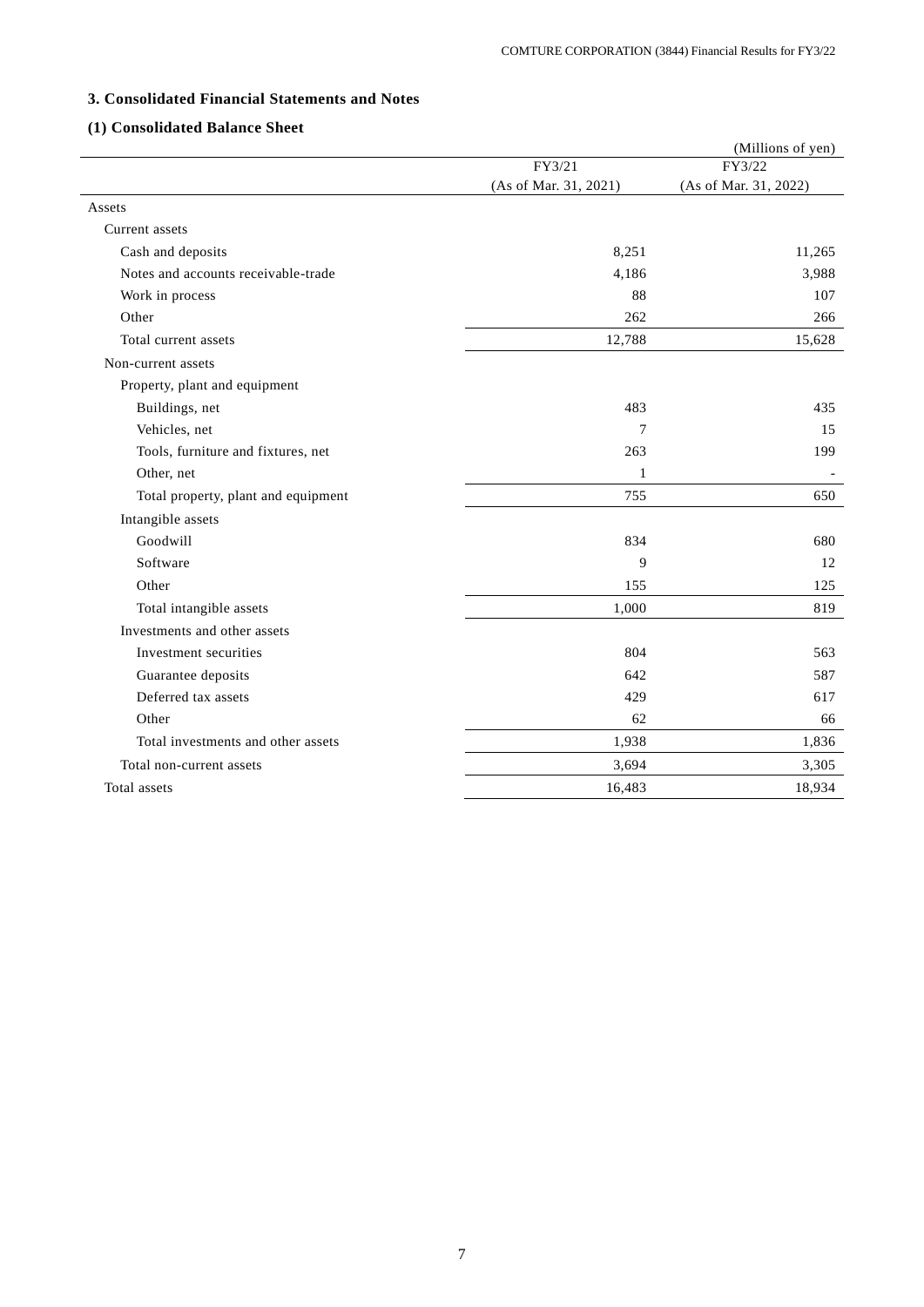|                                                          |                       | (Millions of yen)     |
|----------------------------------------------------------|-----------------------|-----------------------|
|                                                          | FY3/21                | FY3/22                |
|                                                          | (As of Mar. 31, 2021) | (As of Mar. 31, 2022) |
| Liabilities                                              |                       |                       |
| Current liabilities                                      |                       |                       |
| Accounts payable-trade                                   | 1,038                 | 1,230                 |
| Short-term borrowings                                    | 500                   | 200                   |
| Current portion of long-term borrowings                  | 70                    |                       |
| Accrued expenses                                         | 384                   | 421                   |
| Income taxes payable                                     | 274                   | 1,166                 |
| Provision for bonuses                                    | 676                   | 929                   |
| Provision for bonuses for directors (and other officers) | 20                    | 30                    |
| Provision for loss on construction contracts             |                       | 5                     |
| Other                                                    | 647                   | 667                   |
| Total current liabilities                                | 3,613                 | 4,650                 |
| Non-current liabilities                                  |                       |                       |
| Retirement benefit liability                             | 132                   | 107                   |
| Asset retirement obligations                             | 244                   | 244                   |
| Other                                                    | 139                   | 110                   |
| Total non-current liabilities                            | 516                   | 462                   |
| <b>Total liabilities</b>                                 | 4,129                 | 5,113                 |
| Net assets                                               |                       |                       |
| Shareholders' equity                                     |                       |                       |
| Share capital                                            | 1,022                 | 1,022                 |
| Capital surplus                                          | 3,617                 | 3,631                 |
| Retained earnings                                        | 7,812                 | 9,262                 |
| Treasury shares                                          | (109)                 | (107)                 |
| Total shareholders' equity                               | 12,342                | 13,808                |
| Accumulated other comprehensive income                   |                       |                       |
| Valuation difference on available-for-sale securities    | 11                    | 12                    |
| Total accumulated other comprehensive income             | 11                    | 12                    |
| Total net assets                                         | 12,353                | 13,820                |
| Total liabilities and net assets                         | 16,483                | 18,934                |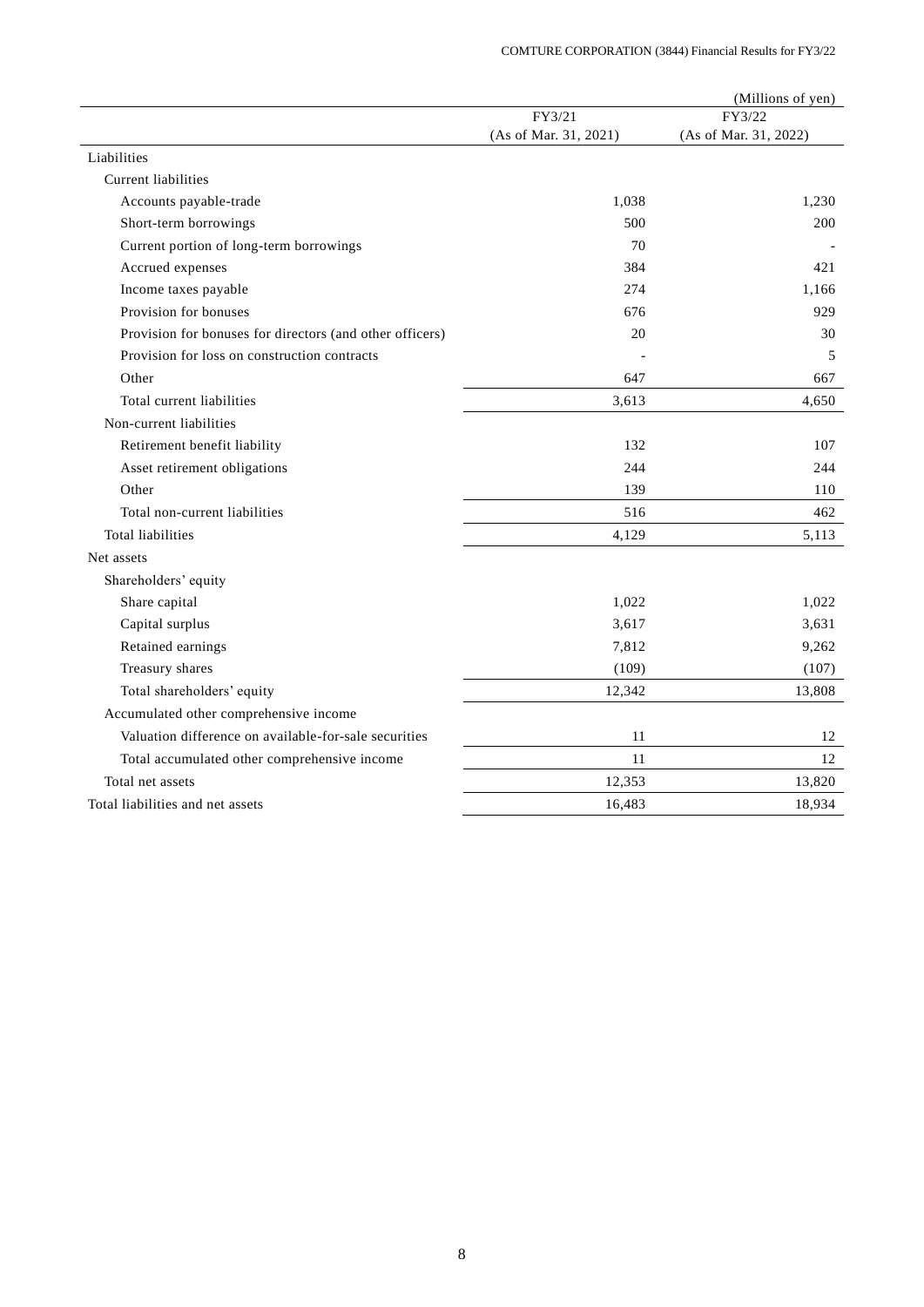# **(2) Consolidated Statements of Income and Comprehensive Income**

## **Consolidated Statement of Income**

|                                                |                | (Millions of yen)                                             |
|------------------------------------------------|----------------|---------------------------------------------------------------|
|                                                | FY3/21         | FY3/22                                                        |
|                                                |                | (Apr. 1, 2020 - Mar. 31, 2021) (Apr. 1, 2021 - Mar. 31, 2022) |
| Net sales                                      | 20,868         | 24,985                                                        |
| Cost of sales                                  | 15,976         | 18,893                                                        |
| Gross profit                                   | 4,891          | 6,091                                                         |
| Selling, general and administrative expenses   | 1,740          | 2,095                                                         |
| Operating profit                               | 3,150          | 3,996                                                         |
| Non-operating income                           |                |                                                               |
| Interest income                                | 5              | 6                                                             |
| Dividend income                                | $\mathbf{0}$   | $\theta$                                                      |
| Surrender value of insurance policies          | 48             |                                                               |
| Gain on investments in investment partnerships | $\mathbf{0}$   | 13                                                            |
| Gain on sale of investment securities          | $\mathbf{1}$   |                                                               |
| Other                                          | 2              | 13                                                            |
| Total non-operating income                     | 57             | 33                                                            |
| Non-operating expenses                         |                |                                                               |
| Interest expenses                              | $\mathbf{1}$   | $\mathbf{1}$                                                  |
| Loss on valuation of investment securities     | 5              | 23                                                            |
| Other                                          | 8              | $\overline{4}$                                                |
| Total non-operating expenses                   | 16             | 29                                                            |
| Ordinary profit                                | 3,192          | 4.000                                                         |
| Extraordinary income                           |                |                                                               |
| Gain on sale of non-current assets             |                | $\theta$                                                      |
| Gain on sale of investment securities          |                | 5                                                             |
| Total extraordinary income                     | $\overline{a}$ | 5                                                             |
| Extraordinary losses                           |                |                                                               |
| Loss on retirement of non-current assets       | 3              | $\mathbf{0}$                                                  |
| Loss on valuation of investment securities     | 81             | 218                                                           |
| Total extraordinary losses                     | 84             | 219                                                           |
| Profit before income taxes                     | 3,108          | 3,786                                                         |
| Income taxes-current                           | 1,101          | 1,457                                                         |
| Income taxes-deferred                          | (77)           | (188)                                                         |
| Total income taxes                             | 1,024          | 1,269                                                         |
| Profit                                         | 2,083          | 2,517                                                         |
| Profit attributable to owners of parent        | 2,083          | 2,517                                                         |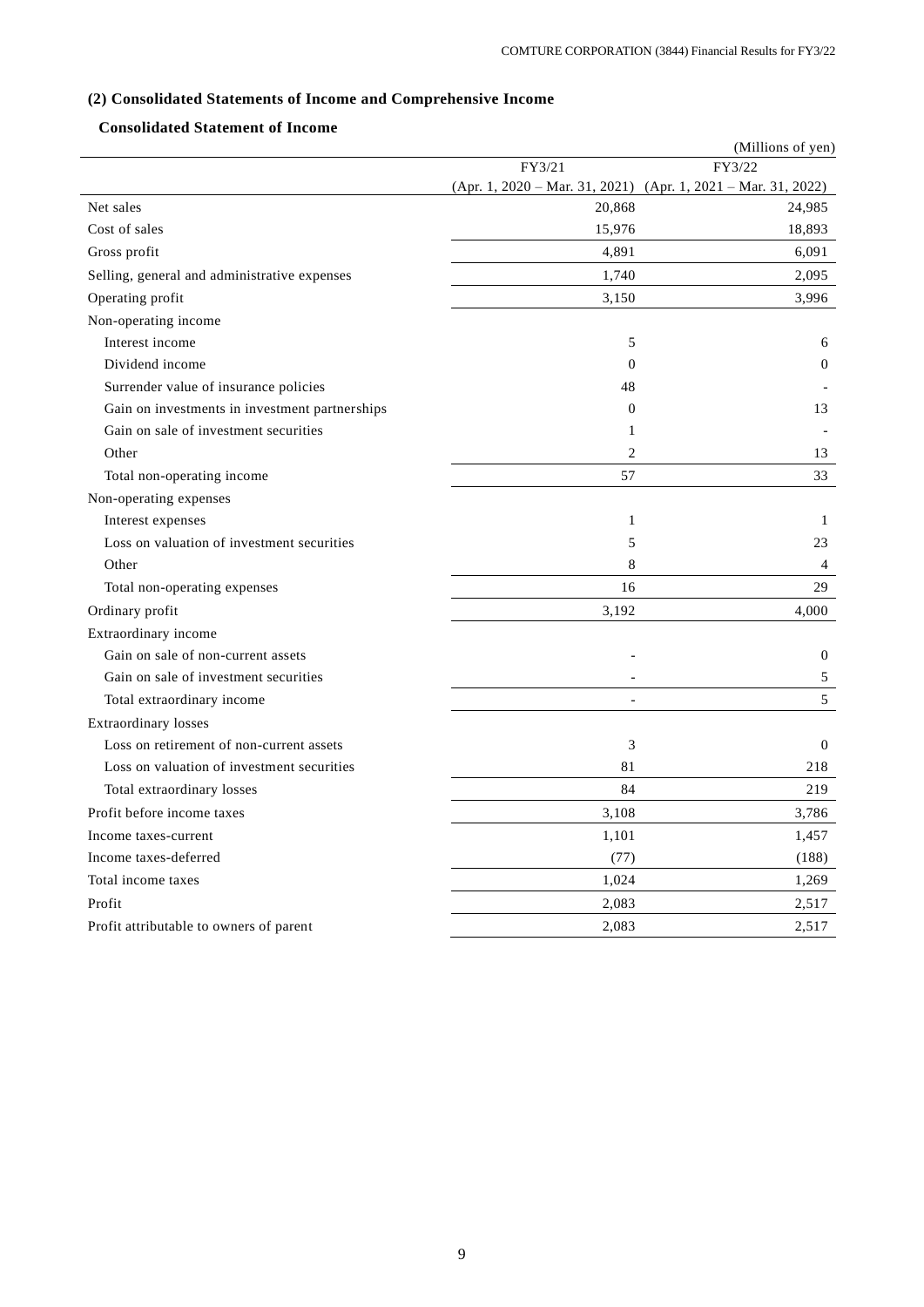|                                                       |        | (Millions of yen)                                                 |
|-------------------------------------------------------|--------|-------------------------------------------------------------------|
|                                                       | FY3/21 | FY3/22                                                            |
|                                                       |        | $(Apr. 1, 2020 - Mar. 31, 2021)$ $(Apr. 1, 2021 - Mar. 31, 2022)$ |
| Profit                                                | 2,083  | 2,517                                                             |
| Other comprehensive income                            |        |                                                                   |
| Valuation difference on available-for-sale securities | 8      | $\Omega$                                                          |
| Total other comprehensive income                      | 8      | $\Omega$                                                          |
| Comprehensive income                                  | 2,092  | 2,518                                                             |
| Comprehensive income attributable to                  |        |                                                                   |
| Comprehensive income attributable to owners of parent | 2.092  | 2,518                                                             |

# **Consolidated Statement of Comprehensive Income**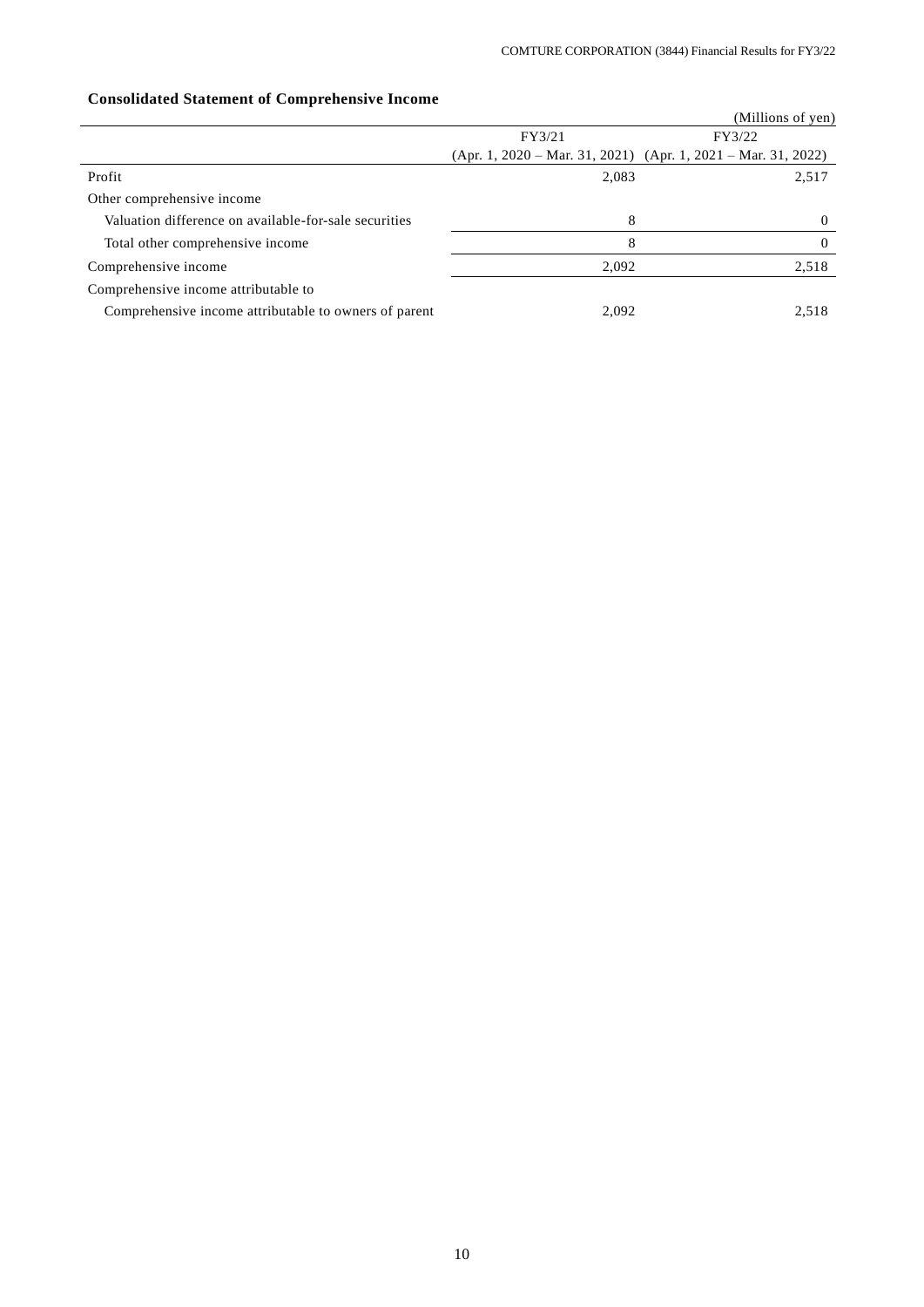# **(3) Consolidated Statement of Changes in Equity**

FY3/21 (Apr. 1, 2020 – Mar. 31, 2021)

|                                                            |               |                 |                      |                 | (Millions of yen)                |
|------------------------------------------------------------|---------------|-----------------|----------------------|-----------------|----------------------------------|
|                                                            |               |                 | Shareholders' equity |                 |                                  |
|                                                            | Share capital | Capital surplus | Retained earnings    | Treasury shares | Total<br>shareholders'<br>equity |
| Balance at beginning of<br>period                          | 1,022         | 3,602           | 6,678                | (110)           | 11,192                           |
| Cumulative effects of<br>changes in accounting<br>policies |               |                 | 22                   |                 | 22                               |
| Restated balance                                           | 1,022         | 3,602           | 6,700                | (110)           | 11,214                           |
| Changes during period                                      |               |                 |                      |                 |                                  |
| Dividends of surplus                                       |               |                 | (972)                |                 | (972)                            |
| Profit attributable to<br>owners of parent                 |               |                 | 2,083                |                 | 2,083                            |
| Purchase of treasury<br>shares                             |               |                 |                      | (0)             | (0)                              |
| Disposal of treasury<br>shares                             |               | 14              |                      | 1               | 16                               |
| Net changes in items<br>other than shareholders'<br>equity |               |                 |                      |                 |                                  |
| Total changes during<br>period                             |               | 14              | 1,111                | 1               | 1,127                            |
| Balance at end of period                                   | 1,022         | 3,617           | 7,812                | (109)           | 12,342                           |

|                                                            | Accumulated other comprehensive income                   |                                                 |                  |
|------------------------------------------------------------|----------------------------------------------------------|-------------------------------------------------|------------------|
|                                                            | Valuation difference on<br>available-for-sale securities | Total accumulated other<br>comprehensive income | Total net assets |
| Balance at beginning of<br>period                          | 3                                                        | 3                                               | 11,195           |
| Cumulative effects of<br>changes in accounting<br>policies |                                                          |                                                 | 22               |
| Restated balance                                           | 3                                                        | 3                                               | 11,217           |
| Changes during period                                      |                                                          |                                                 |                  |
| Dividends of surplus                                       |                                                          |                                                 | (972)            |
| Profit attributable to<br>owners of parent                 |                                                          |                                                 | 2,083            |
| Purchase of treasury<br>shares                             |                                                          |                                                 | (0)              |
| Disposal of treasury<br>shares                             |                                                          |                                                 | 16               |
| Net changes in items<br>other than shareholders'<br>equity | 8                                                        | 8                                               | 8                |
| Total changes during<br>period                             | 8                                                        | 8                                               | 1,136            |
| Balance at end of period                                   | 11                                                       | 11                                              | 12,353           |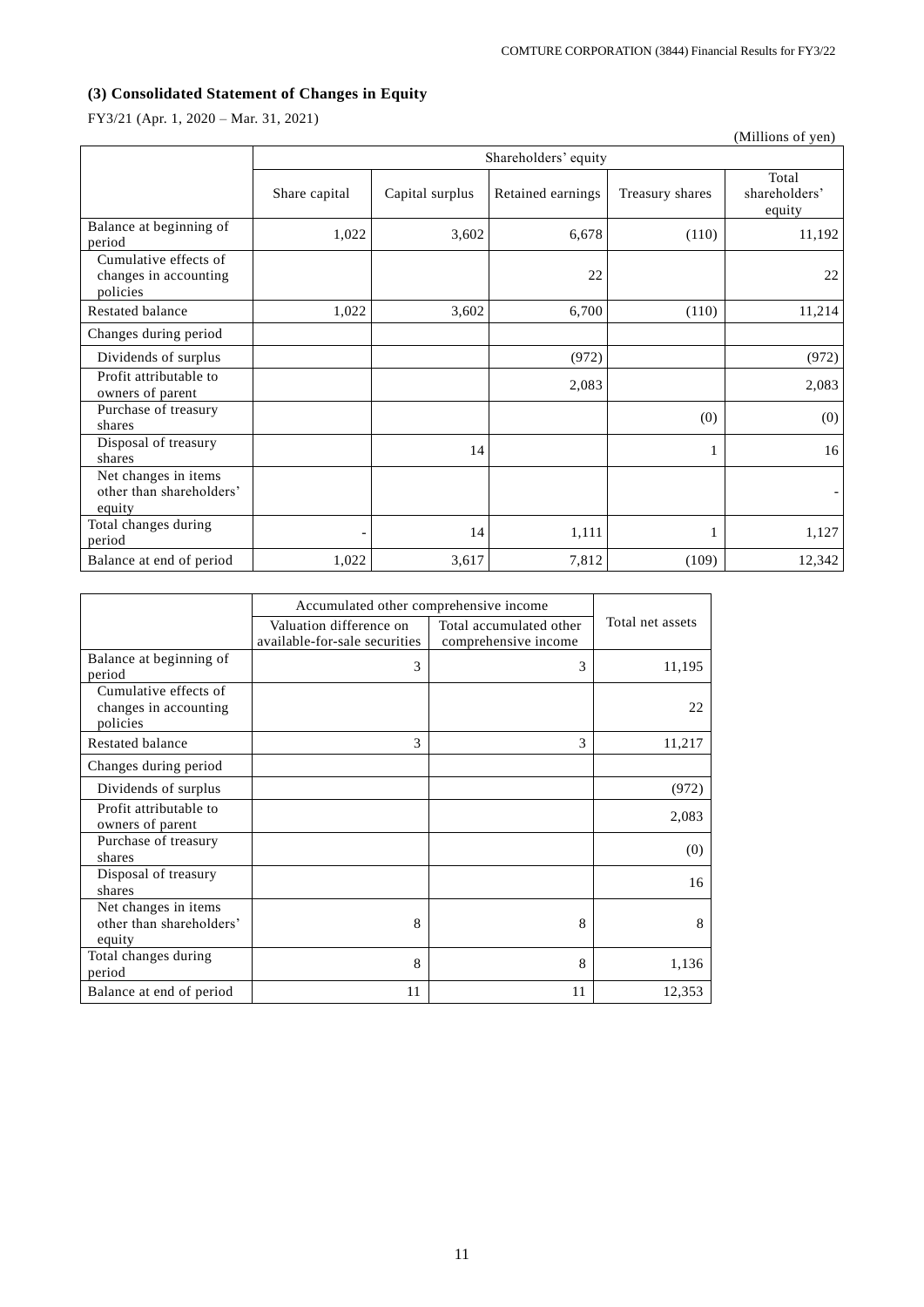## FY3/22 (Apr. 1, 2021 – Mar. 31, 2022)

(Millions of yen)

|                                                            |               |                 | Shareholders' equity |                 |                                  |
|------------------------------------------------------------|---------------|-----------------|----------------------|-----------------|----------------------------------|
|                                                            | Share capital | Capital surplus | Retained earnings    | Treasury shares | Total<br>shareholders'<br>equity |
| Balance at beginning of<br>period                          | 1,022         | 3,617           | 7,812                | (109)           | 12,342                           |
| Cumulative effects of<br>changes in accounting<br>policies |               |                 |                      |                 |                                  |
| <b>Restated balance</b>                                    | 1,022         | 3,617           | 7,812                | (109)           | 12,342                           |
| Changes during period                                      |               |                 |                      |                 |                                  |
| Dividends of surplus                                       |               |                 | (1,067)              |                 | (1,067)                          |
| Profit attributable to<br>owners of parent                 |               |                 | 2,517                |                 | 2,517                            |
| Purchase of treasury<br>shares                             |               |                 |                      |                 |                                  |
| Disposal of treasury<br>shares                             |               | 14              |                      | $\overline{2}$  | 16                               |
| Net changes in items<br>other than shareholders'<br>equity |               |                 |                      |                 |                                  |
| Total changes during<br>period                             |               | 14              | 1,449                | $\overline{c}$  | 1,465                            |
| Balance at end of period                                   | 1,022         | 3,631           | 9,262                | (107)           | 13,808                           |

|                                                            | Accumulated other comprehensive income                   |                                                 |                  |
|------------------------------------------------------------|----------------------------------------------------------|-------------------------------------------------|------------------|
|                                                            | Valuation difference on<br>available-for-sale securities | Total accumulated other<br>comprehensive income | Total net assets |
| Balance at beginning of<br>period                          | 11                                                       | 11                                              | 12,353           |
| Cumulative effects of<br>changes in accounting<br>policies |                                                          |                                                 |                  |
| Restated balance                                           | 11                                                       | 11                                              | 12,353           |
| Changes during period                                      |                                                          |                                                 |                  |
| Dividends of surplus                                       |                                                          |                                                 | (1,067)          |
| Profit attributable to<br>owners of parent                 |                                                          |                                                 | 2,517            |
| Purchase of treasury<br>shares                             |                                                          |                                                 |                  |
| Disposal of treasury<br>shares                             |                                                          |                                                 | 16               |
| Net changes in items<br>other than shareholders'<br>equity | $\overline{0}$                                           | $\Omega$                                        | $\Omega$         |
| Total changes during<br>period                             | $\Omega$                                                 | $\Omega$                                        | 1,466            |
| Balance at end of period                                   | 12                                                       | 12                                              | 13,820           |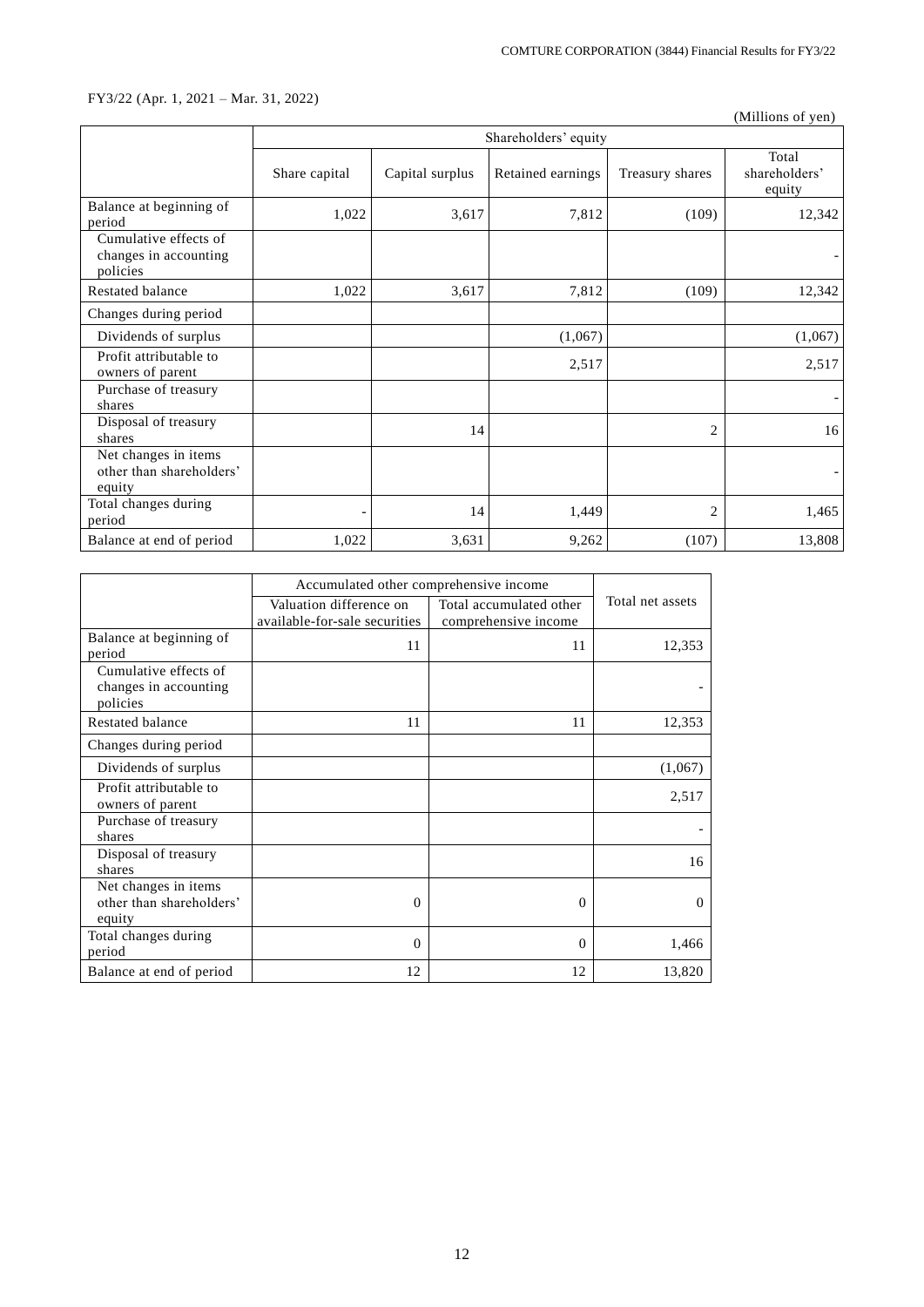|                                                                                                |                | (Millions of yen)                                                 |
|------------------------------------------------------------------------------------------------|----------------|-------------------------------------------------------------------|
|                                                                                                | FY3/21         | FY3/22                                                            |
|                                                                                                |                | $(Apr. 1, 2020 - Mar. 31, 2021)$ $(Apr. 1, 2021 - Mar. 31, 2022)$ |
| Cash flows from operating activities                                                           |                |                                                                   |
| Profit before income taxes                                                                     | 3,108          | 3,786                                                             |
| Depreciation                                                                                   | 143            | 163                                                               |
| Amortization of goodwill                                                                       | 78             | 154                                                               |
| Increase (decrease) in allowance for doubtful accounts                                         | 14             |                                                                   |
| Increase (decrease) in provision for bonuses                                                   | 173            | 253                                                               |
| Increase (decrease) in provision for bonuses for directors<br>(and other officers)             | 1              | 9                                                                 |
| Increase (decrease) in provision for loss on construction<br>contracts                         | (29)           | 5                                                                 |
| Increase (decrease) in provision for retirement benefits for<br>directors (and other officers) | (47)           |                                                                   |
| Increase (decrease) in retirement benefit liability                                            |                | (25)                                                              |
| Interest and dividend income                                                                   | (5)            | (6)                                                               |
| Interest expenses                                                                              | 1              | 1                                                                 |
| Surrender value of insurance policies                                                          | (48)           |                                                                   |
| Loss (gain) on sale of non-current assets                                                      |                | (0)                                                               |
| Loss (gain) on sale of investment securities                                                   |                | (5)                                                               |
| Loss (gain) on valuation of investment securities                                              | 87             | 242                                                               |
| Loss (gain) on investments in investment partnerships                                          | (0)            | (13)                                                              |
| Loss on retirement of non-current assets                                                       | 3              | $\overline{0}$                                                    |
| Decrease (increase) in trade receivables                                                       | (733)          | 198                                                               |
| Decrease (increase) in inventories                                                             | 7              | (19)                                                              |
| Increase (decrease) in trade payables                                                          | (26)           | 191                                                               |
| Increase (decrease) in accrued expenses                                                        | 57             | 36                                                                |
| Increase (decrease) in accrued consumption taxes                                               | 72             | 2                                                                 |
| Other, net                                                                                     | 158            | 18                                                                |
| Subtotal                                                                                       | 3,016          | 4,994                                                             |
| Interest and dividends received                                                                | $\overline{4}$ | 6                                                                 |
| Interest paid                                                                                  | (1)            | (1)                                                               |
| Income taxes paid                                                                              | (1, 457)       | (667)                                                             |
| Income taxes refund                                                                            |                | 88                                                                |
| Net cash provided by (used in) operating activities                                            | 1,562          | 4,420                                                             |
|                                                                                                |                |                                                                   |

## **(4) Consolidated Statement of Cash Flows**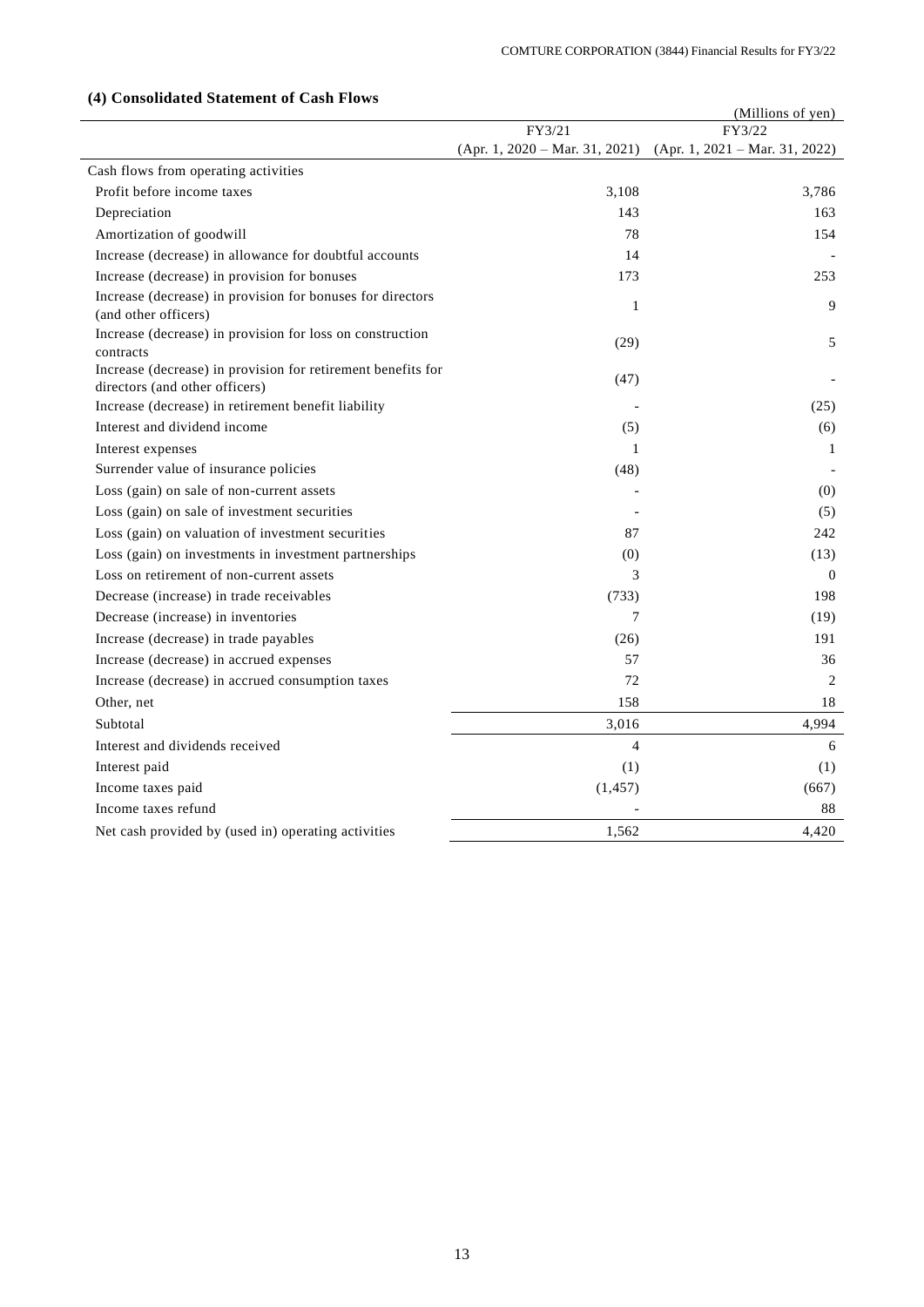|                                                                                     |                                  | (Millions of yen)                |
|-------------------------------------------------------------------------------------|----------------------------------|----------------------------------|
|                                                                                     | FY3/21                           | FY3/22                           |
|                                                                                     | $(Apr. 1, 2020 - Mar. 31, 2021)$ | $(Apr. 1, 2021 - Mar. 31, 2022)$ |
| Cash flows from investing activities                                                |                                  |                                  |
| Proceeds from sale of property, plant and equipment                                 |                                  | 5                                |
| Purchase of property, plant and equipment                                           |                                  | (250)<br>(24)                    |
| Payments for asset retirement obligations                                           |                                  | (28)                             |
| Purchase of intangible assets                                                       |                                  | (2)<br>(7)                       |
| Proceeds from sale of investment securities                                         |                                  | 5                                |
| Purchase of investment securities                                                   |                                  | (600)                            |
| Proceeds from redemption of investment securities                                   |                                  | 200                              |
| Purchase of membership                                                              |                                  | (17)                             |
| Purchase of shares of subsidiaries resulting in change in<br>scope of consolidation |                                  | (904)                            |
| Payments of guarantee deposits                                                      |                                  | (3)                              |
| Proceeds from refund of guarantee deposits                                          |                                  | 65<br>53                         |
| Proceeds from cancellation of insurance funds                                       |                                  | 102                              |
| Other, net                                                                          |                                  | 29<br>16                         |
| Net cash provided by (used in) investing activities                                 | (1, 391)                         | 31                               |
| Cash flows from financing activities                                                |                                  |                                  |
| Net increase (decrease) in short-term borrowings                                    |                                  | 300<br>(300)                     |
| Repayments of long-term borrowings                                                  |                                  | (139)<br>(70)                    |
| Dividends paid                                                                      |                                  | (970)<br>(1,066)                 |
| Other, net                                                                          |                                  | (2)<br>(1)                       |
| Net cash provided by (used in) financing activities                                 |                                  | (813)<br>(1, 437)                |
| Net increase (decrease) in cash and cash equivalents                                |                                  | (642)<br>3,014                   |
| Cash and cash equivalents at beginning of period                                    |                                  | 8,251<br>8,893                   |
| Cash and cash equivalents at end of period                                          |                                  | 8,251<br>11,265                  |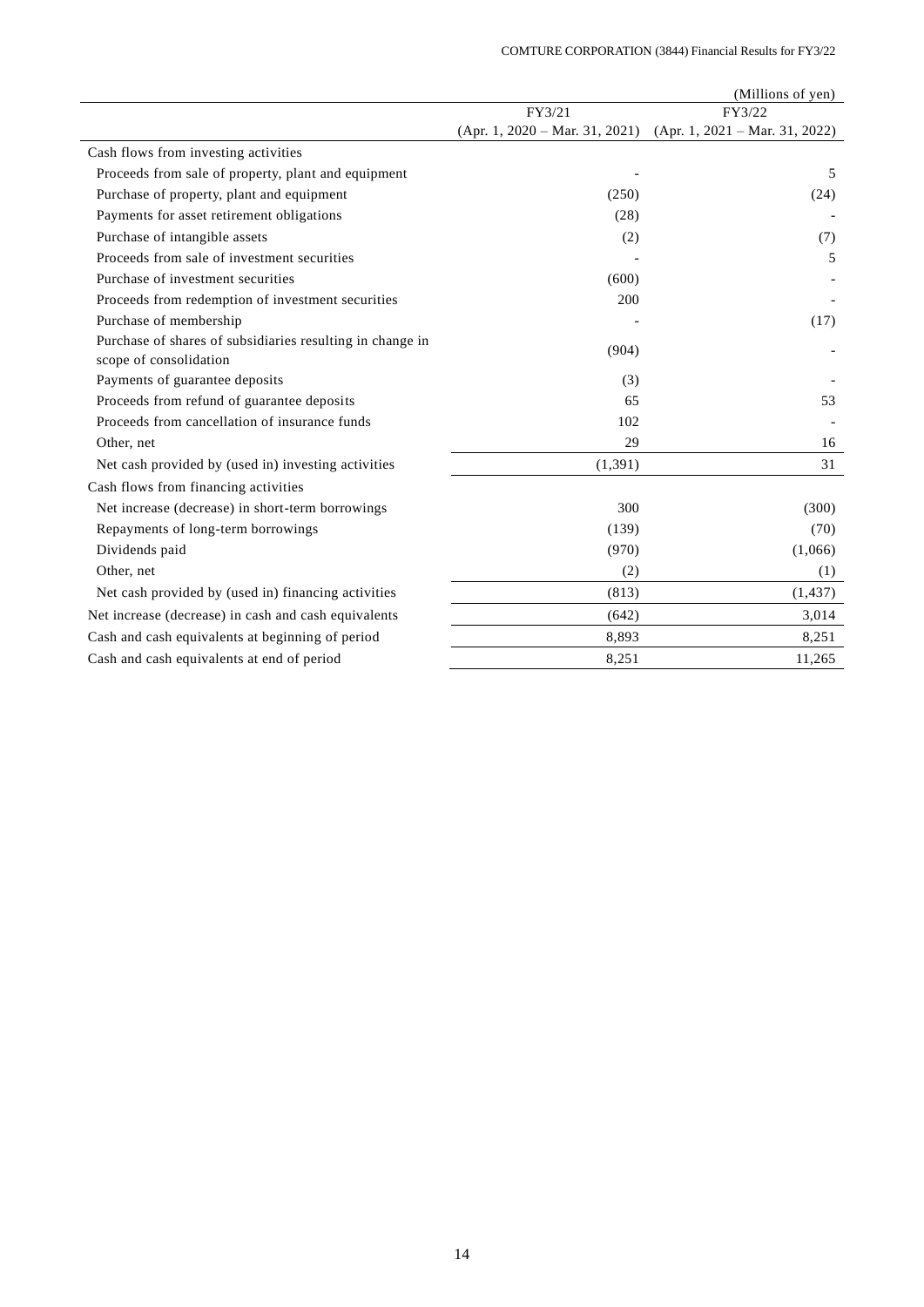### **(5) Notes to Consolidated Financial Statements**

### **Going Concern Assumption**

Not applicable.

### **Changes in Accounting Policies**

COMTURE has applied the Accounting Standard for Fair Value Measurement (ASBJ Statement No. 30, July 4, 2019) and other standards from the beginning of the current fiscal year, and has applied the new accounting policies set forth by the Accounting Standard for Fair Value Measurement, etc. prospectively in a ccordance with the transitional treatment prescribed in Paragraph 19 of the Accounting Standard for Fair Value Measurement and Paragraph 44-2 of the Accounting Standard for Financial Instruments (ASBJ Statement No.10, July 4, 2019). There is no effect of the application of these standards on the consolidated financial statements.

## **Additional Information**

### Change in units for monetary figures

Amounts in the financial statements, presented in thousands of yen in prior periods, are presented in millions of yen beginning with the current fiscal year. To simplify prior-year comparisons, figures for the previous fiscal year have been changed to millions of yen.

Finalization of provisional accounting treatment for business combinations

A provisional accounting treatment was used in the previous fiscal year for COMTURE's acquisition of Edifist Learning Inc. on March 1, 2021, and this treatment was finalized in the fiscal year that ended in March 2022.

Due to the finalization of the provisional accounting treatment, comparative information included in the consolidated financial statements for the fiscal year that ended in March 2022 reflects a significant revision of the initial allocation of the acquisition cost. Part of the amount initially classified as goodwill has been reclassified.

On the acquisition date, 153 million yen of the acquisition cost was allocated to customer-related assets, which are intangible assets, and 52 million yen was allocated to deferred tax liabilities. As a result, the provisional goodwill of 894 million yen was reduced by 100 million yen to 794 million yen. In addition, other intangible assets and deferred tax liabilities as of the end of March 2021 increased by 153 million yen and 52 million yen, respectively.

The amortization period of customer-related assets period is 5 years.

## **Segment and Other Information**

Segment information

No segment-related information is provided because COMTURE has only a single business segment.

## **Subsequent Events**

Business combination through acquisition

At the meeting of the Board of Directors held on March 16, 2022, COMTURE CORPORATION has decided to acquire all of the outstanding shares of SoftwareCreation CO.,LTD., and make this company a consolidated subsidiary. Payments related to this acquisition were completed on April 25, 2022.

- (1) Summary of business combination
- 1) Acquired company and its business activities

Acquired company: SoftwareCreation CO.,LTD.

Business activities: System development (web, client servers, etc.), construction of infrastructure

2) Main Reasons for acquisition

The cloud solutions business and digital solutions business of the COMTURE Group are providing a broad range of services in the digital transformation (DX) domain as the pace of the global DX increases. This focus